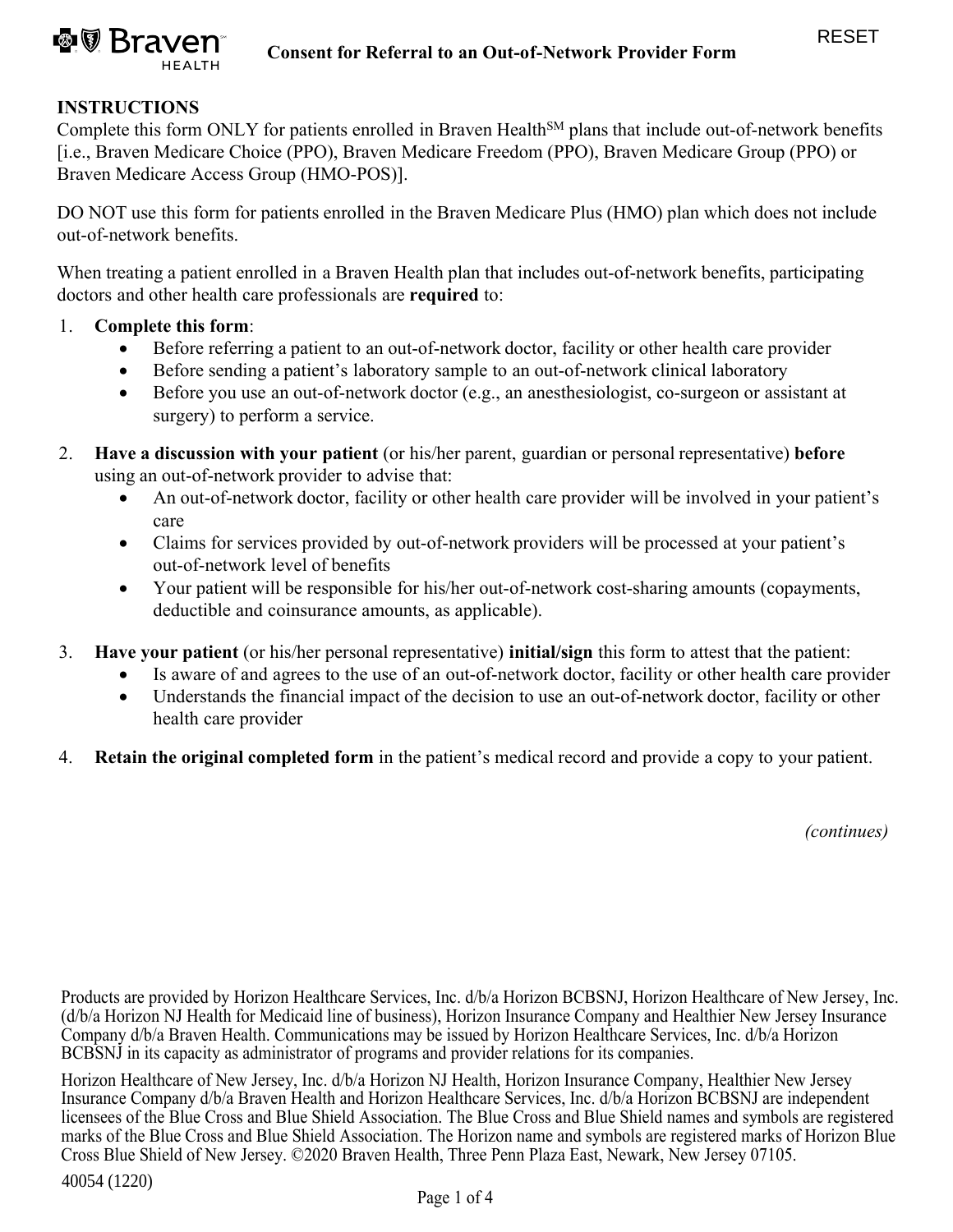### **FOR PATIENT REVIEW:**

#### **How will using an out-of-network doctor, hospital or other health care provider impact me?**

We encourage you to use in-network doctors, facilities and other health care providers to help you maximize your benefits and save you money. If you make the choice to use an out-of-network doctor, facility or other health care provider, it's important that you understand the financial impact of this decision.

When you use your out-of-network benefits, you are responsible for all appropriate and applicable cost-sharing amounts (copayments, deductible and coinsurance amounts).

- If your cost sharing is a copayment (a set amount of dollars, for example, \$15), then you pay only that amount for covered services from a provider.
	- o Please note that you will generally have higher copayments when you obtain care from out-ofnetwork providers.
- If your cost sharing includes deductible and coinsurance, then you will not pay more than those amounts as applicable. However, your deductible and coinsurance amounts will depend on which type of provider you see:
	- o If you receive covered services from a Braven Health participating provider, you pay the innetwork coinsurance percentage multiplied by our contracted allowance for that service (as determined in the contract between the provider and us).
	- o If you obtain covered services from an out-of-network provider who participates with Medicare, you pay the coinsurance percentage multiplied by the Medicare payment rate for participating providers.
	- o If you obtain covered services from an out-of-network provider who does not participate with Medicare, then you pay the coinsurance amount multiplied by the Medicare payment rate for non-participating providers.

As a Braven Health plan member, you only have to pay your cost-sharing amount when you receive services covered by your Braven Health Plan. Providers are not allowed to add additional separate charges, called "balance billing." If you believe a provider has "balance billed" you, please call the Member Services phone number on the back of your Braven Health ID card.

*(continues)*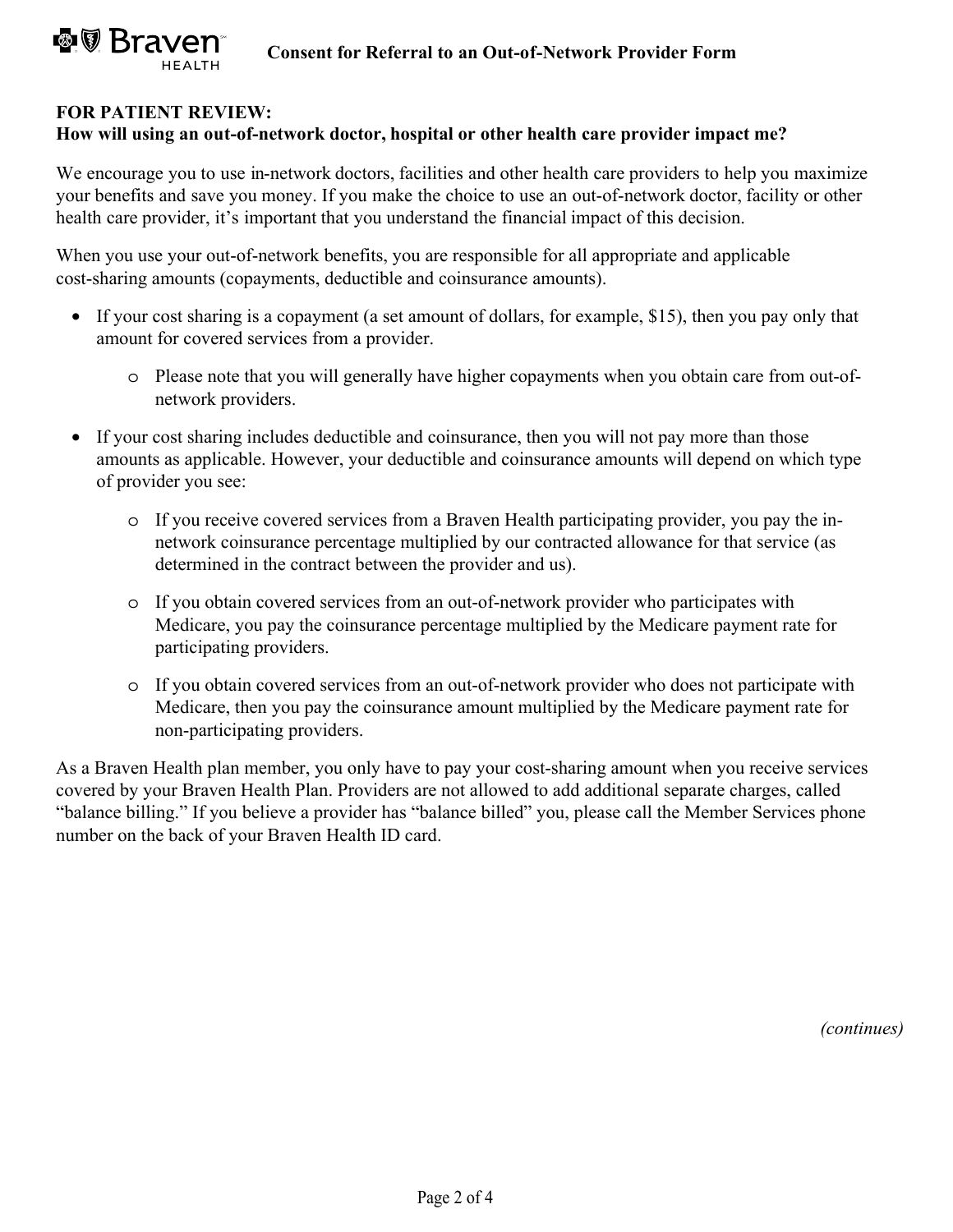

## **THIS PAGE TO BE COMPLETED BY: THE REFERRING DOCTOR/OTHER HEALTH CARE PROFESSIONAL**

The referring doctor/other health care professional must complete this section and hold a discussion with his/her patient prior to out-of-network services being provided.

|                                                                                 | Email                                                                             |
|---------------------------------------------------------------------------------|-----------------------------------------------------------------------------------|
| Patient Name                                                                    |                                                                                   |
| Subscriber Name                                                                 |                                                                                   |
|                                                                                 |                                                                                   |
|                                                                                 |                                                                                   |
|                                                                                 |                                                                                   |
| (e.g. labs, dialysis, anesthesia)                                               |                                                                                   |
| I recommended/offered my patient the opportunity to use an in-network provider. | Yes<br>N <sub>o</sub>                                                             |
| Reason for using an out-of-network provider:                                    |                                                                                   |
|                                                                                 | Provider specialty is not available within Horizon BCBSNJ's participating network |
| Provider preference<br>$\Box$                                                   |                                                                                   |
| Member preference/convenience<br>$\Box$                                         |                                                                                   |
| $\Box$                                                                          |                                                                                   |
|                                                                                 |                                                                                   |

I, the referring doctor/other health care professional:

| $\Box$ DO | $\Box$ DO NOT | Have a financial interest in the referred-to out-of-network provider<br>(noted above).                                |
|-----------|---------------|-----------------------------------------------------------------------------------------------------------------------|
| $\Box$ DO | $\Box$ DO NOT | Receive compensation from the referred-to out-of-network provider<br>(noted above).                                   |
| $\Box$ DO | $\Box$ DO NOT | Understand that using an out-of-network provider will result in increased<br>financial responsibility for my patient. |